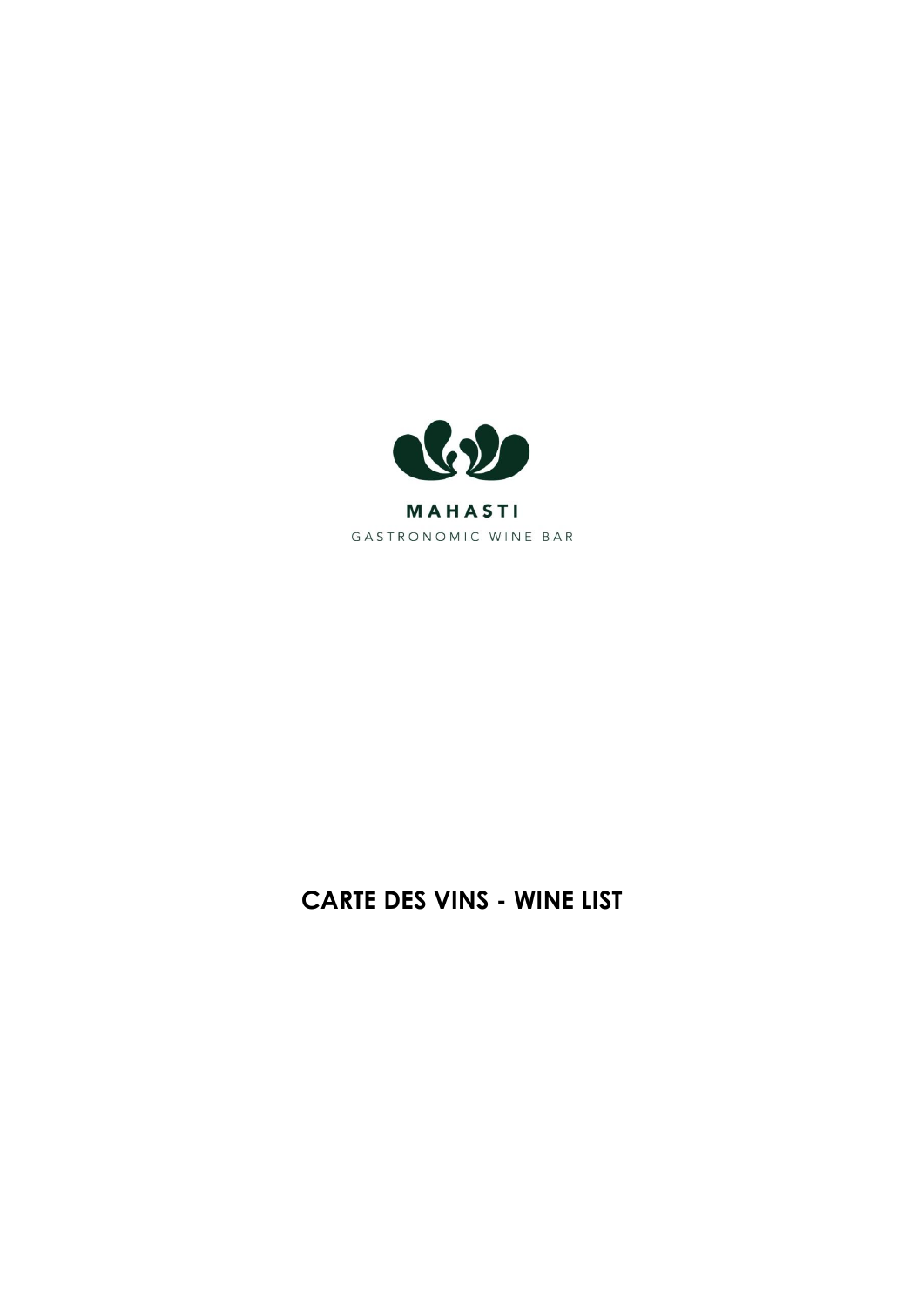## SPARKLING ∙ EFFERVESCENTS

*Cava*

#### **Rimarts Brut Nature Reserva ∙ 17 €**

A blend of traditional grape varieties (Xarel·lo, Macabeu, and Parellada) for a great Cava to enjoy as an aperitif or with meals... Un assemblage des cépages traditionnels (Xarel·lo, Macabeu y Parellada) pour un grand Cava d'apéritif ou de table…

## **Rimarts Chardonnay Reserva Especial ∙ 33 €**

This limited edition 100 % Chardonnay aged for a long time (50 months) is the most Champagne-like of all Cavas... 100 % Chardonnay en édition limitée, avec un élevage long de 50 mois, le plus Champagne de tous les Cavas…

#### **Recaredo Terrers Brut Nature 2017 ∙ 35 €**

Made from vines grown biodynamically, this Brut Nature with no added sugar is a fine wine from a great vintage ! Un Brut Nature en biodynamie, sans sucre ajouté, dans un millésime brillant !

#### *Champagne*

#### **Barons de Rothschild Brut ∙ 65 €**

A beautiful balance between Chardonnay and Pinot Noir, with a low dosage. An extremely elegant Champagne from the Barons de Rothschild ! Un bel équilibre de Chardonnay et Pinot Noir, faiblement dosé, tout en finesse et élégance. Le Champagne des Barons de Rothschild!

#### **Roederer Brut Premier ∙ 65 €**

A signature blend of 40 % Chardonnay, 40 % Pinot Noir et 20 % Pinot Meunier for a classic wine displaying freshness, power, and a long aftertaste.

Un assemblage signature (40 % Chardonnay, 40 % Pinot noir et 20 % Pinot Meunier), fraicheur et finesse, puissance et longueur en bouche, un grand classique.

#### **Egly-Ouriet Grand Cru Brut Tradition ∙ 79 €**

The wine has a low dosage and is aged for a long time. The grapes (70 % Pinot Noir) come from grands crus in the Montagne de Reims. This outstanding Champagne epitomises Egly-Ouriet's expertise.

Des raisins (Pinot Noir 70 %) issus des grands crus de la Montagne de Reims, un long séjour en cave et un faible dosage, tout le savoir-faire d'Egly-Ouriet dans ce Champagne d'exception.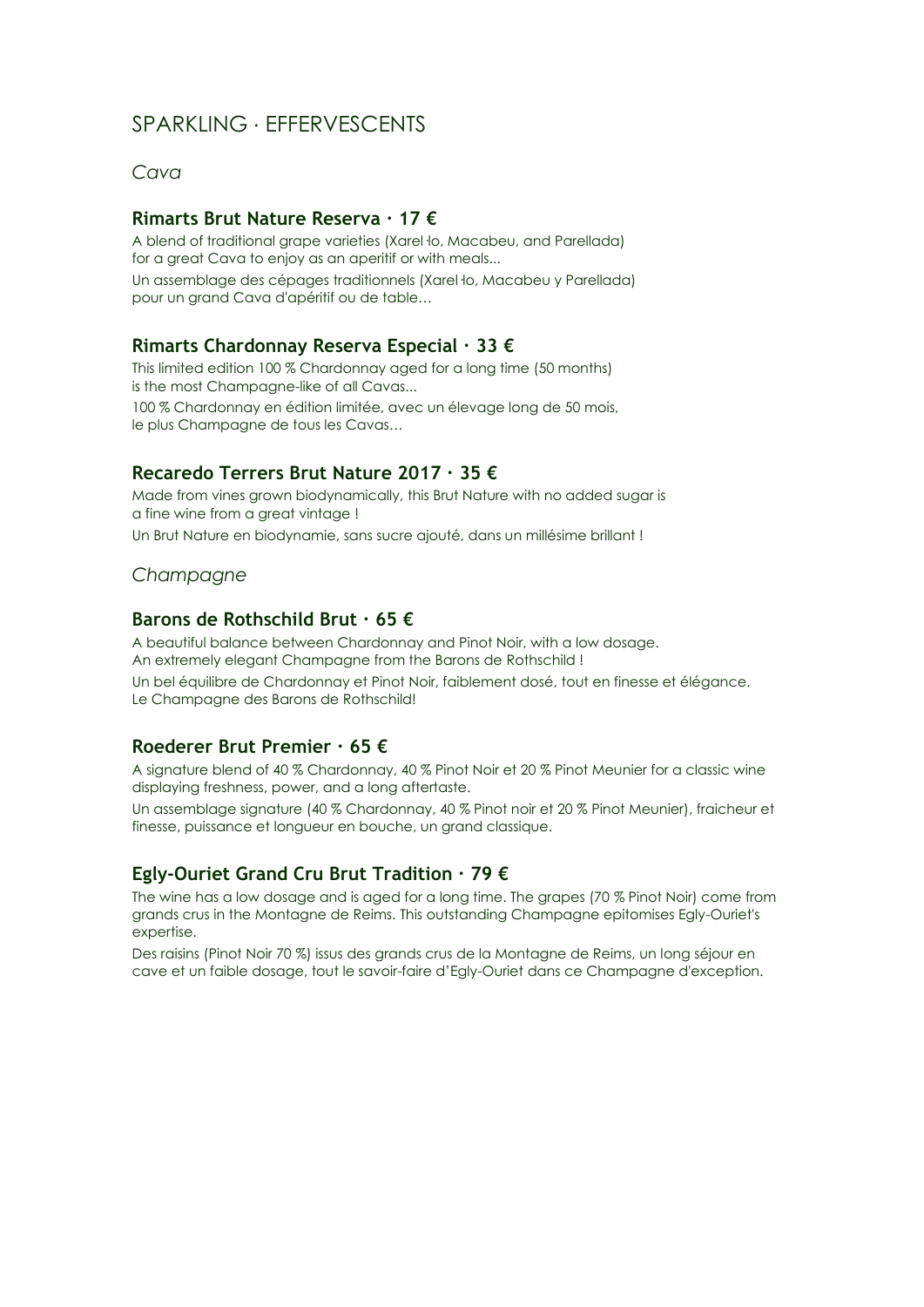## SPARKLING ∙ EFFERVESCENTS

#### *Champagne*

#### **Ruinart Blancs de Blancs ∙ 89 €**

A pure Chardonnay mainly from Premier Cru vineyards in the Côte des Blancs and the Montagne de Reims. Un pur Chardonnay issu principalement des Premiers Crus de la Côte des Blancs et de la Montagne de Reims.

## **Roederer Rosé 2010 ∙ 89 €**

The concentration and fruitiness of Pinot Noir (65 %) is marvellously complemented by the elegance, purity, and fresheness of great Chardonnays from the Côte des Blancs. La concentration, le fruité et la matière dense du Pinot Noir (65 %) transcendés par l'élégance, la pureté et la fraîcheur de grands Chardonnays de la Côte des Blancs.

## **Gosset Celebris Vintage 2002 ∙ 119 €**

A successful marriage of Chardonnay and Pinot Noir, this exceptional cuvée from a great year in Champagne is a marvel of finesse and elegance.

Un mariage équilibré de Chardonnay et de Pinot Noir, cette cuvée d'exception dans ce grand millésime champenois est une merveille de finesse et d'élégance.

#### **Philipponnat Clos des Goisses 2002 ∙ 175 €**

Surrounded by walls, this plot of Pinot Noir (62 %) and Chardonnay in the commune of Mareuil-sur-Aÿ produces truly exceptional wines with powerful vinous aromas.

Clos de murs, cette parcelle de la commune de Mareuil-sur-Aÿ plantée de Pinot Noir (62 %) et de Chardonnay produit des vins exceptionnels aux arômes puissants et vineux…

#### **Dom Pérignon 2008 ∙ 185 €**

The pinnacle of fine Champagne from 2006, a good ripe year.

A beautifully balanced blend of Pinot Noir and Chardonnay of outstanding character. Symbole de perfection, dans une année 2006 de bonne maturité en Champagne, un

assemblage équilibré de Pinot Noir et de Chardonnay au caractère exceptionnel.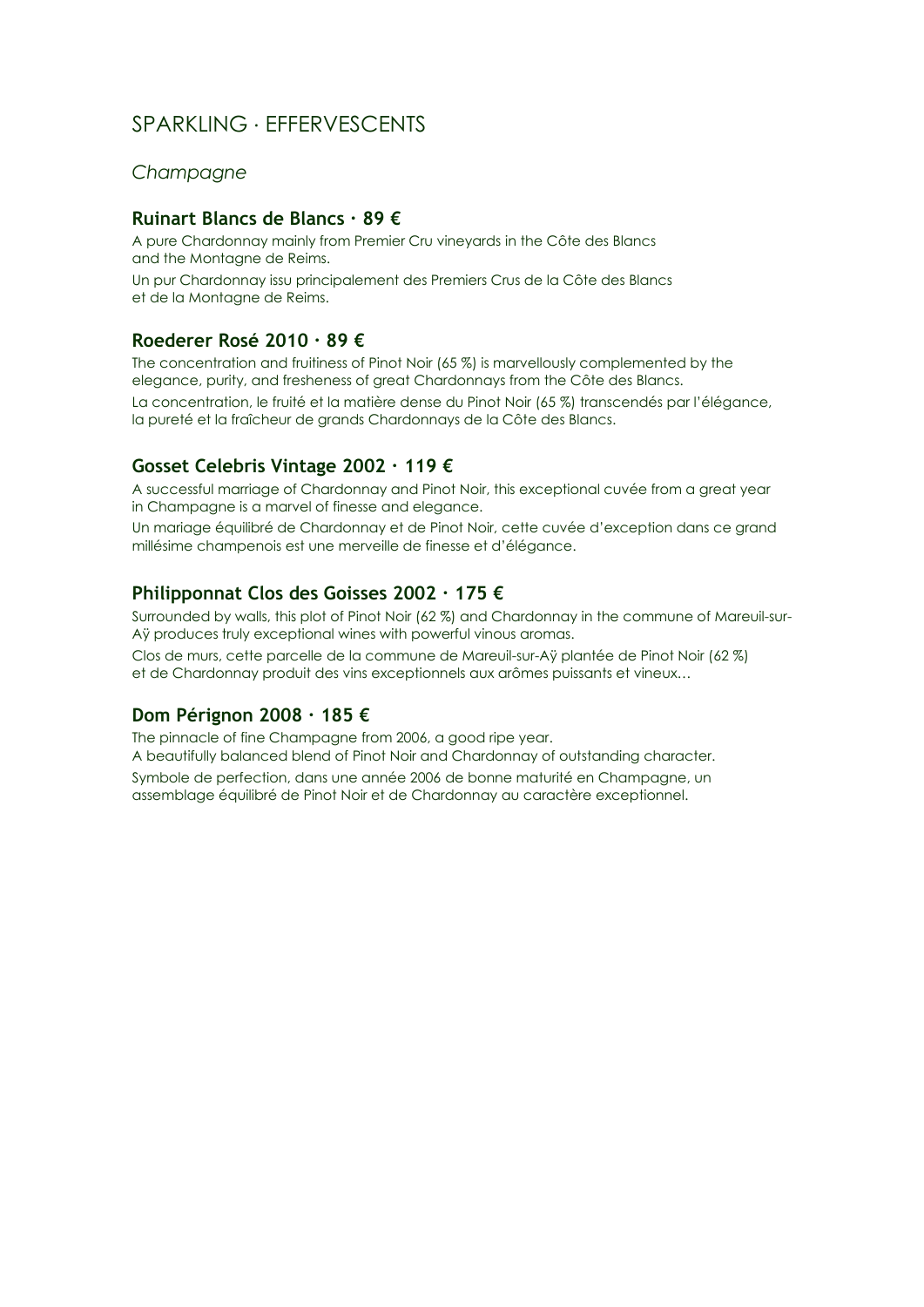## SHERRIES AND SWEET ∙ XERES ET LIQUOREUX

*Sherry-Xérès*

## **El Maestro Sierra Fino ∙ 20 €**

*Palomino ∙* Aged for 5 years under a veil of yeast cells in oak barrels as the bodega has done since the 1830s. A dry wine with a pale yellow colour and a bouquet of almonds and flowers. A benchmark Fino.

*Palomino ∙* Elevé 5 ans sous voile en fûts de chêne dans la pure tradition de cette Bodega créée en 1830. Un vin sec, à la robe jaune pâle, aux arômes d'amandes et de fleurs. Un Fino de référence.

## **Hidalgo El Tresillo Amontillado Fino ∙ 50 €**

*Palomino ∙* Aged for 10 years like a Fino under a veil of yeast cells, then a few more years exposed to oxygen. Amber-coloured with a nose showing orange and toasty nuances. Long aftertaste.

*Palomino ∙* Elevé 10 ans comme un Fino sous voile, puis encore quelques années sous l'action de l'oxygène, une robe ambrée, des arômes d'orange, des notes toastées, une longue finale.

## **El Maestro Sierra Cream ∙ 25 €**

*Palomino, Pedro Ximenez ∙* A blend of 70 % fifteen-year-old Oloroso and five-year-old PX. Soft, rich, elegant, and seductive.

*Palomino, Pedro Ximenez ∙* Un assemblage de 70 % d'Oloroso de 15 ans et de PX de 5 ans, un vin doux, onctueux, élégant et séduisant.

#### *Malaga*

## **MR Cía Vinos Telmo Rodriguez ∙ 30 €**

*Moscatel ∙* Made from vines overlooking the Mediterranean.

The grapes dehydrated by the sun produce sweet, very fresh wines with aromas of candied orange, flowers, almond, and spice.

*Moscatel ∙* Provenant de vignes dominant la Méditerranée, ces muscats déshydratés par le soleil donnent des vins doux, très frais, aux arômes d'orange confite, de fleurs, d'amande et d'épices.

*Jurançon*

#### **Dom. de Souch 2009 ∙ 45 €**

The Hegoburu family (Yvonne and Jean-René) have been growing Petit and Gros Manseng grapes biodynamically for 30 years to produce remarkable Jurançon. One of the appellation's classic wines.

La famille Hegoburu, Yvonne et Jean-René, cultive depuis 30 ans ses Petits et Gros Manseng en biodynamie et produit de remarquables Jurançons. Une référence de l'appellation.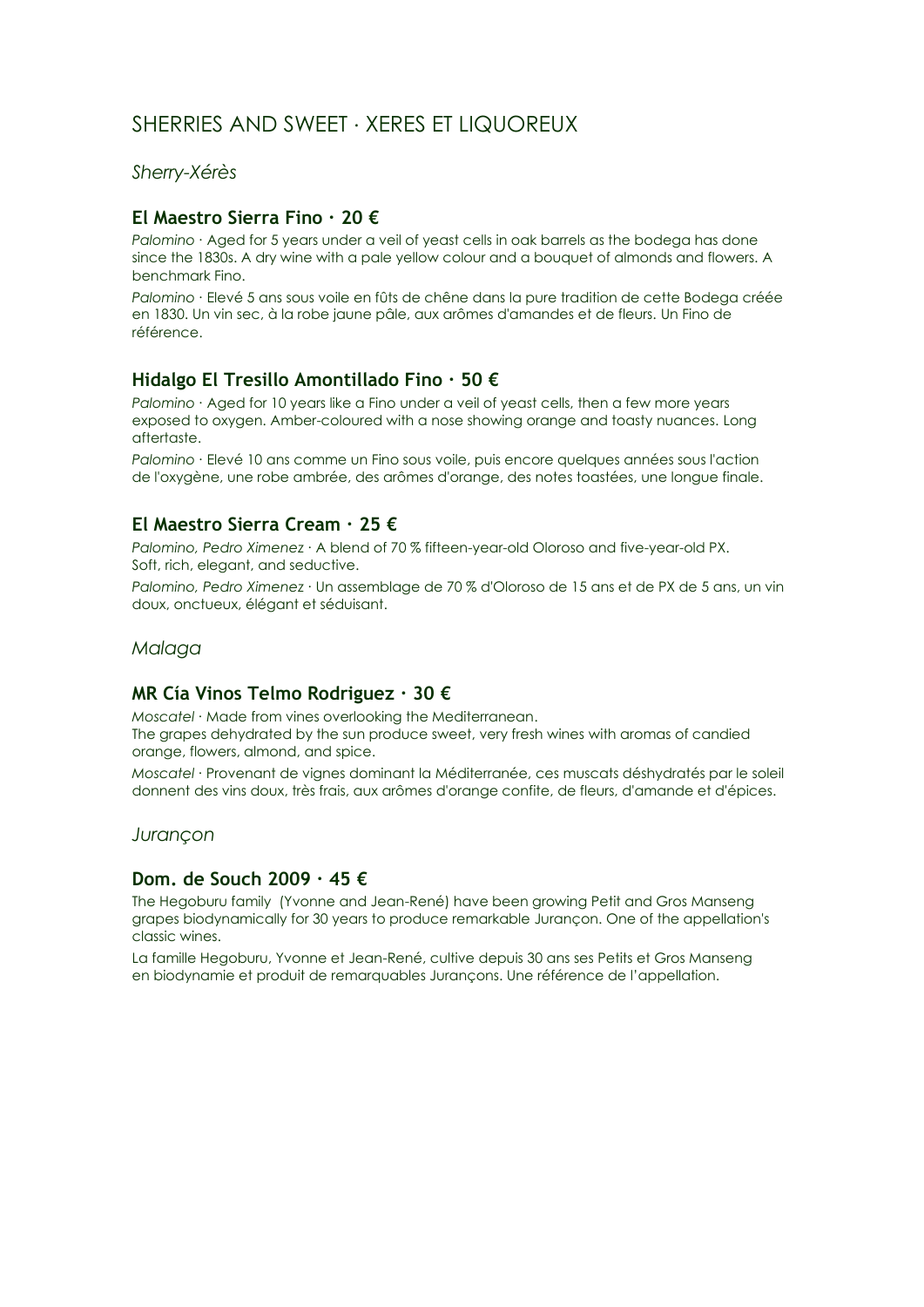## SHERRIES AND SWEET ∙ XERES ET LIQUOREUX

*Sauternes*

## **Petit Guiraud 2013 ∙ 30 €**

The second wine of Château Guiraud is a modern, natural Sauternes with a high percentage of Sauvignon Blanc. It is fresh, mineral, and a real treat.

Le second vin du Château Guiraud, un Sauternes moderne et naturel avec une grande proportion de Sauvignon, frais et minéral, une véritable gourmandise.

## **Château Guiraud 2011 ∙ 37,5 cl 50 € ∙ 75 cl 90 €**

Classified a first growth in 1855, Guiraud's certifiably organic Sauternes is incomparably fresh and balanced. One of the finest wines from this great vintage in Sauternes.

Ce Premier Grand Cru Classé en 1855, certifié bio, produit des Sauternes d'une fraicheur et d'une harmonie incomparables. Un des tous meilleurs vins de ce grand millésime en Sauternes.

## **Château Lafaurie-Peyraguey 2013 ∙ 75 €**

Owned by Silvio Denz, this Premier Grand Cru Classé produces modern Sauternes that are very fresh and beautifully aromatic. A golden wine in an exquisite bottle from Lalique. Propriété de Silvio Denz, ce Premier Grand Cru Classé produit des Sauternes modernes, d'une grande fraicheur et d'une belle puissance aromatique. De l'or servi dans un écrin signé Lalique.

## **Château Lafaurie-Peyraguey 1996 ∙ 80 €**

It has a beautiful golden colour to celebrate its twentieth birthday. Avec une belle robe ambrée pour fêter ses 20 ans.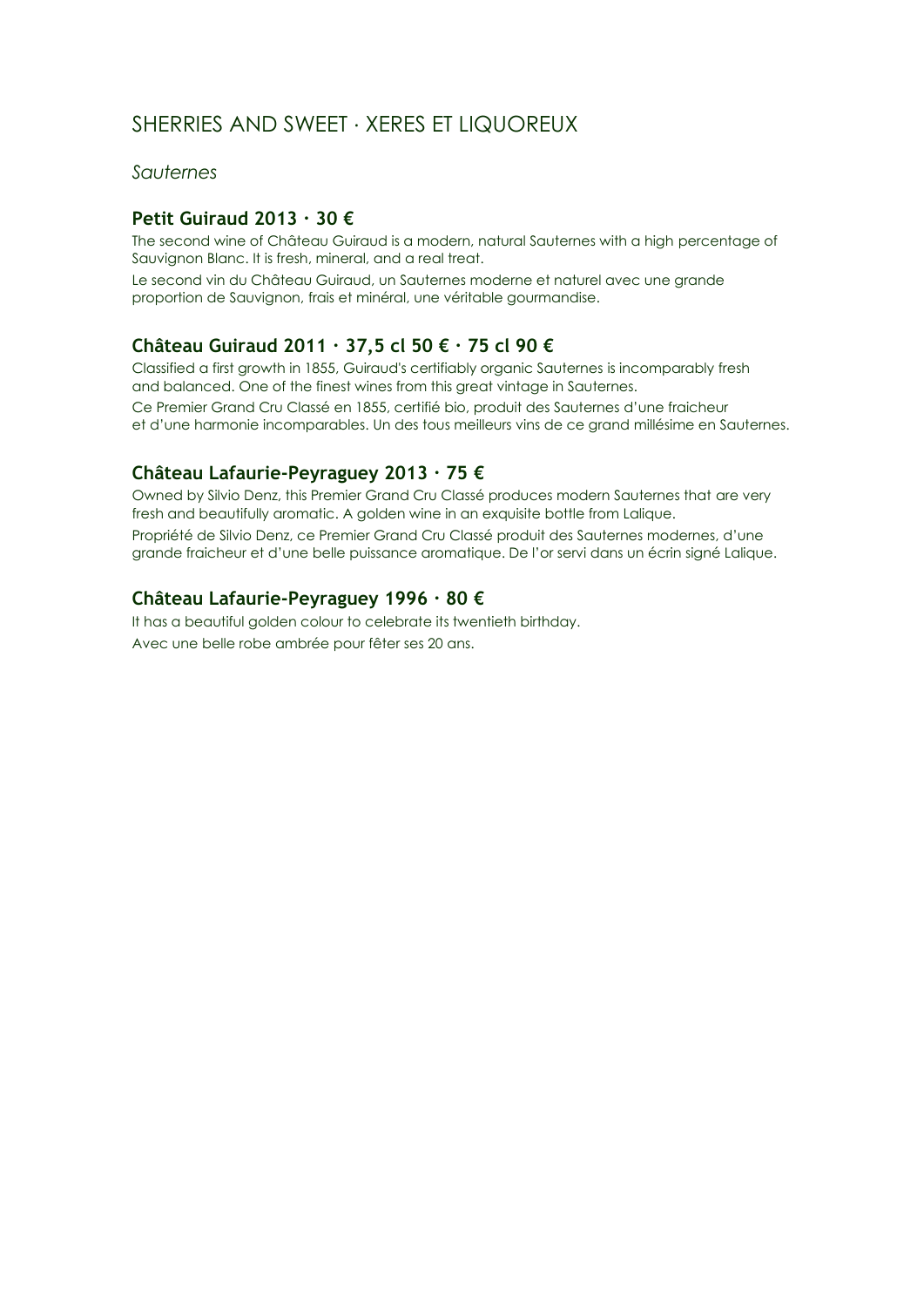## WHITE AND ROSE WINES ∙ LES VINS BLANCS ET ROSES

*Fresh and Fruity ∙ Frais et Fruités*

## **Hiruzta ∙ Getariako Txakolina ∙ 17 €**

This local grape variety (Hondarrabi Zuri) growing on the slopes of the Jaizkibel mountain range produces a slightly sparkling wine with a bouquet of citrus and tropical fruit, as well as a wonderfully fresh flavour.

Ce cépage local (Hondarribi Zuri) produit à Hondarribia sur les pentes de Jaizkibel un vin perlant, aux arômes d'agrumes et de fruits exotiques, d'une belle fraicheur en bouche.

## **Basa C.V. de Telmo Rodriguez ∙ Rueda ∙ 19 €**

This Rueda is made predominantly (90 %) with Verdejo from the Seca area, with limestone and gravel soil. Fresh and very expressive !

Un Rueda de cépage verdejo (90 %) provenant de vignobles de la région de la Seca, sur des sols calcaires et graveleux. Frais et très expressif!

#### **Minius ∙ Valdeorras ∙ 19 €**

*Godello ∙* from 40 years old vines located in the neighbourhood of Oimbra, on clay and gravel soils. Citric aromas, with notes of peach and fennel. A smooth and elegant wine, with a fresh and long final.

*Godello ∙* Des vignes de 40 ans situées à proximité de Oimbra, sur des sols de graves et d'argiles. Des arômes d'agrumes, des notes de pêches et de fenouil. Rond et élégant en bouche, avec une finale fraiche et persistante.

#### **Ramón Bilbao rosado ∙ Rioja ∙ 17 €**

A 100 % Grenache rosé from Tudelilla with floral and citrus aromas. Un 100 % Grenache provenant de vieilles vignes de Tudelilla, un rosé floral avec des notes d'agrumes.

#### **Montecastrillo rosado ∙ Ribera del Duero ∙ 17 €**

Tempranillo. One of the few biodynamic rosés from Spain rated by Demeter. Grapes from the vineyards of the estate that adjoin Mount Castrillo. Red fruit, with good intensity and without losing the sensation of freshness. There is also a mineral touch that gives it complexity. Tempranillo. L'un des rares rosés biodynamiques d'Espagne notés par Demeter. Raisins issus des vignes du domaine qui jouxtent le mont Castrillo. Fruits rouges, de bonne intensité et sans perdre la sensation de fraîcheur. Et une pointe minérale qui lui donne de la complexité.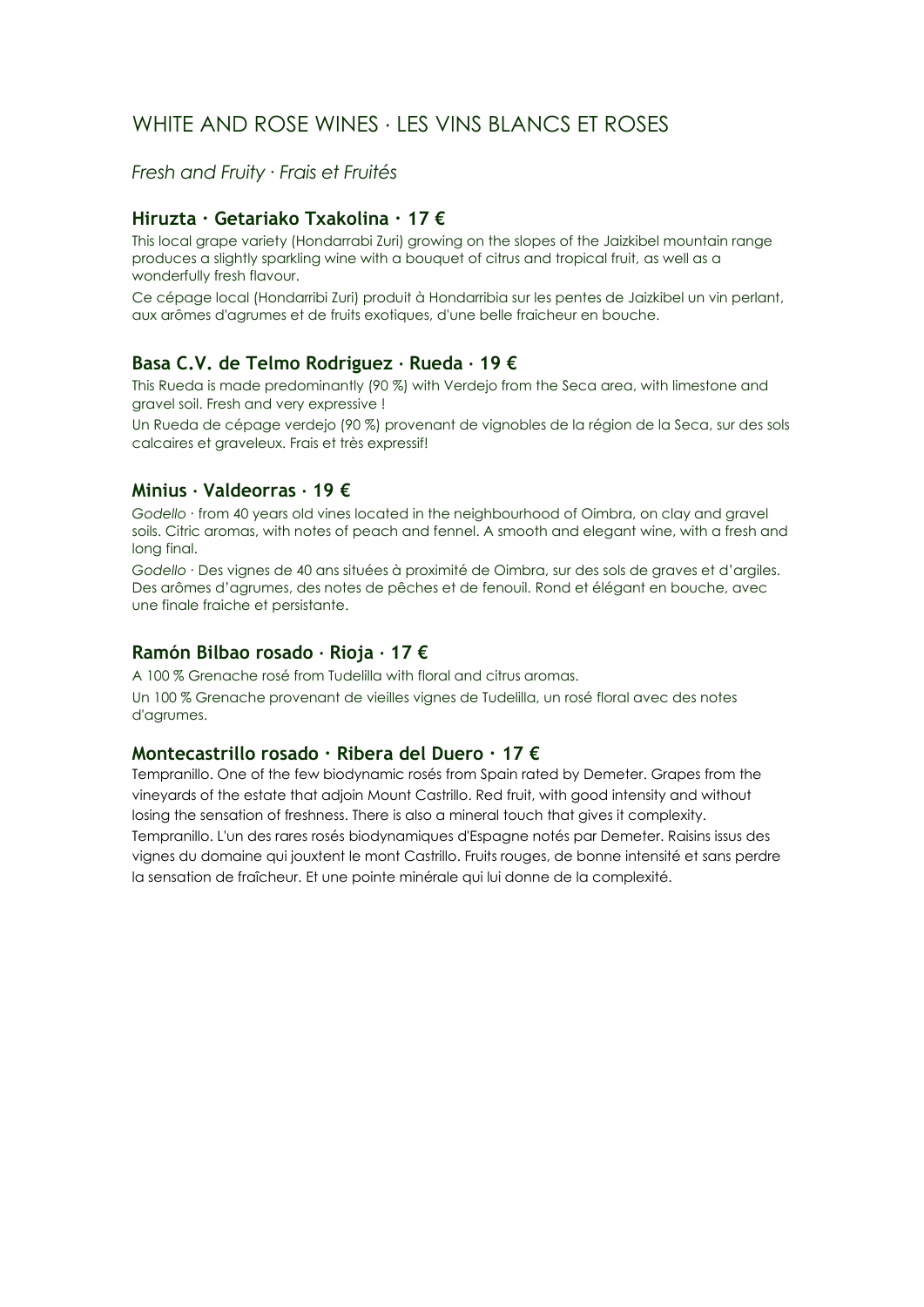## WHITE AND ROSE WINES ∙ LES VINS BLANCS ET ROSES

*Round, medium bodied ∙ Ronds et Gourmands*

## **Leirana Finca Genoveva ∙ Rias Baixas ∙ 35 €**

*Albariño ∙* This very unusual estate, La Finca de la Señora Lola", has century-old vines. Rodrigo Méndez knows how to make the most of this terroir better than anyone. His wine is well-focused, complex, and mineral.

*Albariño ∙* Des vignes centenaires d'un domaine très particulier "la finca de la señora Lola". Rodrigo Méndez sait interpréter ce lieu comme personne, un vin franc, complexe, minéral.

## **Algueira Cortezada ∙ Ribeira Sacra ∙ 30 €**

*Godello, Albariño, Treixadura ∙* The Ribeira Sacra vines grow on terraces overlooking the Sil River. A fresh, complex, elegant wine with a beautiful structure from a named vineyard.

*Godello, Albariño, Treixadura ∙* Des vignobles héroïques de la Ribeira Sacra en terrasses étagées surplombant le Sil. Un parcellaire de belle structure, complexe, frais, élégant.

## **Le G de Guiraud ∙ Bordeaux Blanc Sec ∙ 25 €**

A very aromatic Sauvignon Blanc displaying beautiful freshness. This tremendously attractive dry white wine is made organically by Château Guiraud, a Premier Grand Cru Classé in Sauternes. Un Sauvignon très aromatique, belle fraicheur et grande séduction pour ce vin sec produit en culture bio par le Château Guiraud, Premier Grand Cru Classé en Sauternes.

## **Hubert de Boüard Vigneron ∙ Chardonnay ∙ 25 €**

A true winemaker's work: this varietal wine, a pure Chardonnay produced in Aquitaine, is a marvel of precision, balance and finesse. A rare and distinguished wine!

Un vrai travail de vigneron : ce vin de cépage, un Chardonnay produit en terres aquitaines, est une merveille de précision, d'équilibre et de finesse. Un vin rare, et racé !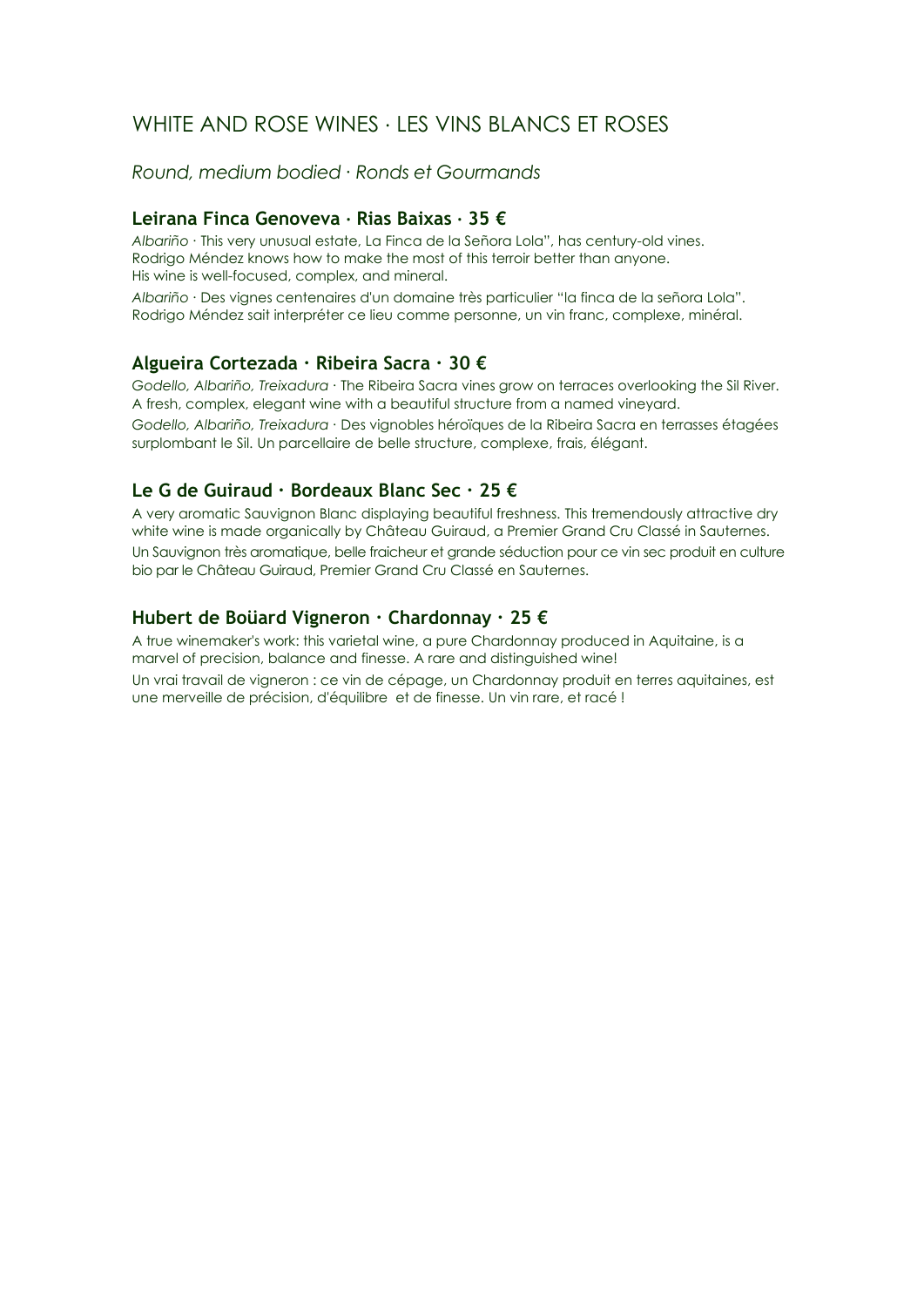## WHITE AND ROSE WINES ∙ LES VINS BLANCS ET ROSES

*Rich and Full Bodied ∙ Puissants et Racés*

## **Baigorri Blanco ∙ Rioja ∙ 25 €**

*Viura, Malvasía ∙* A wine marked by its ageing in barrel on the lees, with fruity and balsamic aromas. Very silky on the palate, and displaying beautiful complexity. *Viura, Malvasía ∙* Un vin marqué par son élevage en barriques sur lies, avec des arômes de fruits et des notes basalmiques. Très soyeux en bouche, d'une belle complexité.

## **Viña Martin Escolma 2015 ∙ Ribeiro ∙ 59 €**

*Treixadura, Albariño, Torrontés, Lado ∙* A fine, very rare wine (just 2,000 bottles). Concentrated, powerful, mineral, with hints of citrus, white flowers, fennel, and stone fruit.

*Treixadura, Albariño, Torrontés, Lado ∙* Une raeté, à peine 2.000 bouteilles produites. Dense, puissant, minéral avec des arômes d'agrumes, de fenouil, fleurs blanches et fruits à noyau.

## **Clos Marsalette 2013 ∙ Pessac-Léognan ∙ 35 €**

The freshness of Sauvignon Blanc (60 %) and roundness of Sémillon (40 %) come through beautifully, along with notes of citrus and honey, in this wine in the Vignobles Neipperg range produced from a rare tiny vineyard (just over one hectare).

La fraicheur du Sauvignon (60 %) et la rondeur du Sémillon (40 %), un vignoble d'à peine plus d'un hectare, des notes d'agrumes et de miel, une rareté des Vignobles Neipperg.

## **Château Lafaurie-Peyraguey 2014 ∙ Bordeaux Blanc Sec ∙ 59 €**

Tiny production (Sémillon 62 %, Sauvignon) of Château Lafaurie-Peyraguey in a special Lalique bottle. Hints of vanilla, citrus, and tropical fruit, expressed with great delicacy.

Une production confidentielle (Sémillon 62 %, Sauvignon) du Château Lafaurie-Peyraguey dans son écrin Lalique. Notes de vanille, d'agrumes et de fruits exotiques, tout en délicatesse.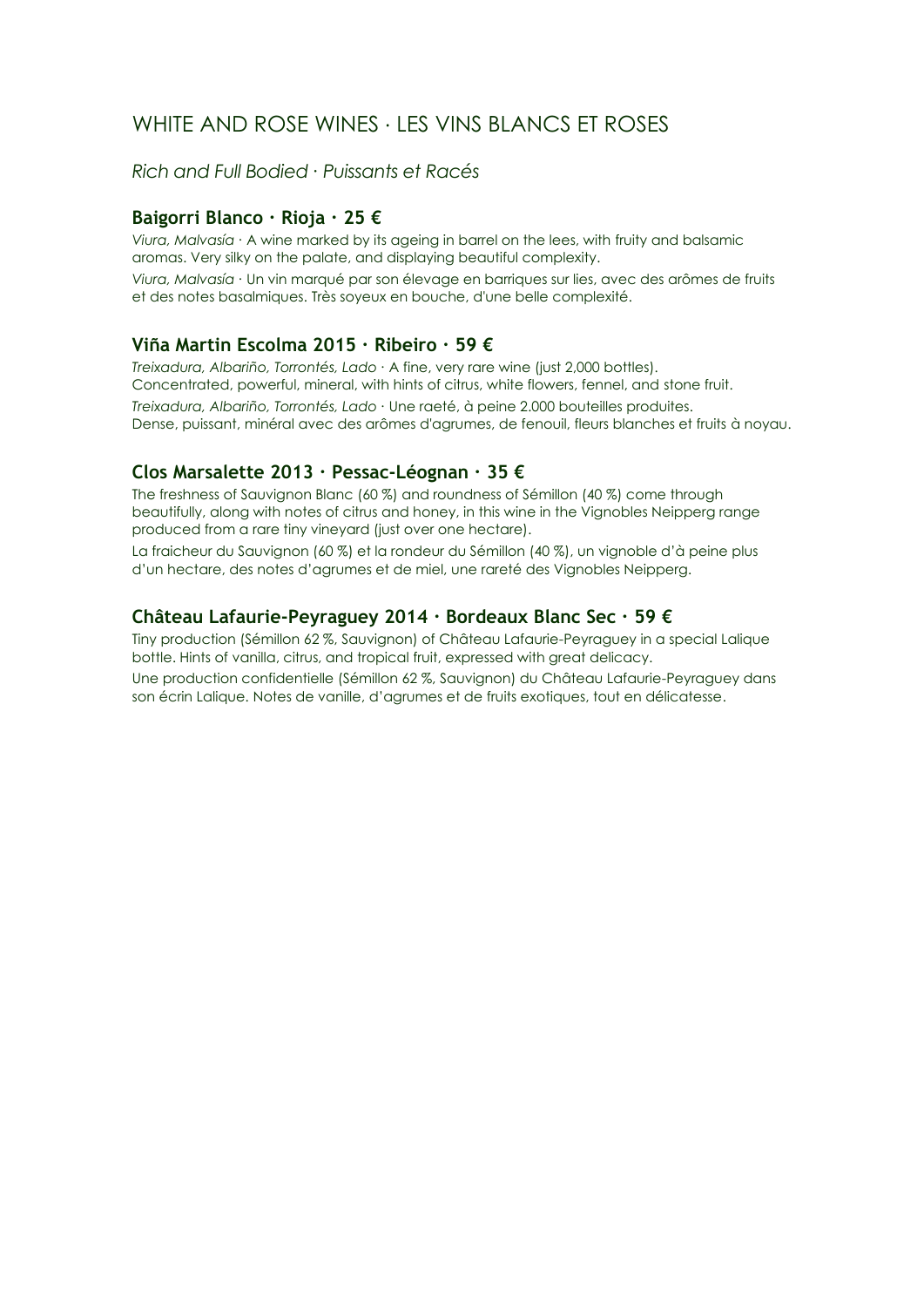#### *Fresh and Fruity ∙ Frais et Fruités*

## **7 Fuentes 2014 ∙ Valle de la Orotava ∙ 22 €**

*Listán negro, Tintilla ∙* This wine's mineral and spicy aromatics make it immediately attractive. The flavour is complex and the finish is good and long.

*Listán negro, Tintilla ∙* Une grande personnalité pour ce vin minéral et épicé, d'emblée séduisant, à l'aromatique complexe et d'une bonne longueur en bouche.

## **Cantos Torremilanos ∙ Ribera del Duero ∙ 17 €**

*Tinta Fina, Merlot ∙* The owness have accepted the challenges of biodynamic viticulture. 5 % Merlot gives this beautiful wine from Ribera del Duero added roundness and elegance.

*Tinta Fina, Merlot ∙* Le pari d'une agriculture en biodynamie. 5 % de Merlot apportent une touche de souplesse et d'élégance à ce beau vin de Ribera del Duero.

## **Bellmunt ∙ Priorato ∙ 25 €**

This wine beautifully reflects ripe Grenache grapes with a pinch of Cariñena in Priorat. It is very open and has a vibrant aftertaste.

Très ouvert, vibrant et fin en bouche, une belle expression de la Garnacha (grenache) en Priorat, matinée d'un zeste de Cariñena.

#### **Torralbenc ∙ Menorca ∙ 45 €**

Merlot. Made with the best grapes from the best plot of a limestone soil. Aging for 8 months in barrels. Toasted and vanilla notes very well integrated with black fruits and the balsamic tip of the Mediterranean scrubland.

Merlot. Elaboré avec les meilleurs raisins de la meilleure parcelle d'un terroir calcaire. Elevage de 8 mois en fûts. Des notes grillées et vanillées très bien intégrées aux fruits noirs et à la pointe balsamique de la garrigue méditerranéenne.

#### **Neipperg Collection ∙ Bordeaux ∙ 17 €**

This smooth, fruity wine features understated oak. Very attractive and delicious, it is selected by Stephan von Neipperg. A wonderful example of Merlot from Bordeaux. Un vin souple et fruité, au boisé léger, très agréable et gourmand, sélectionné par Stephan von

Neipperg. Une belle expression du Merlot en terre bordelaise.

#### **Dame de Boüard ∙ Montagne Saint Emilion ∙ 25 €**

Merlot 60%, Cabernets 40%. The second wine of Château Clos de Boüard, a delicious fruity wine, round and pleasant, so elegant.

Le second vin de Château Clos de Boüard, un plaisir de fruits, rond et gourmand, très élégant.

#### **Le Lion de La Fleur de Boüard ∙ Lalande de Pomerol ∙ 25 €**

Produced from young vines (80 % Merlot, 20 % Cabernets). It is intensely fruity, suave, and powerful, with well-integrated oak.

Produit par les jeunes vignes de la propriété (80 % Merlot et 20 % Cabernets). Fruité intense, boisé fondu, suave et puissant à la fois.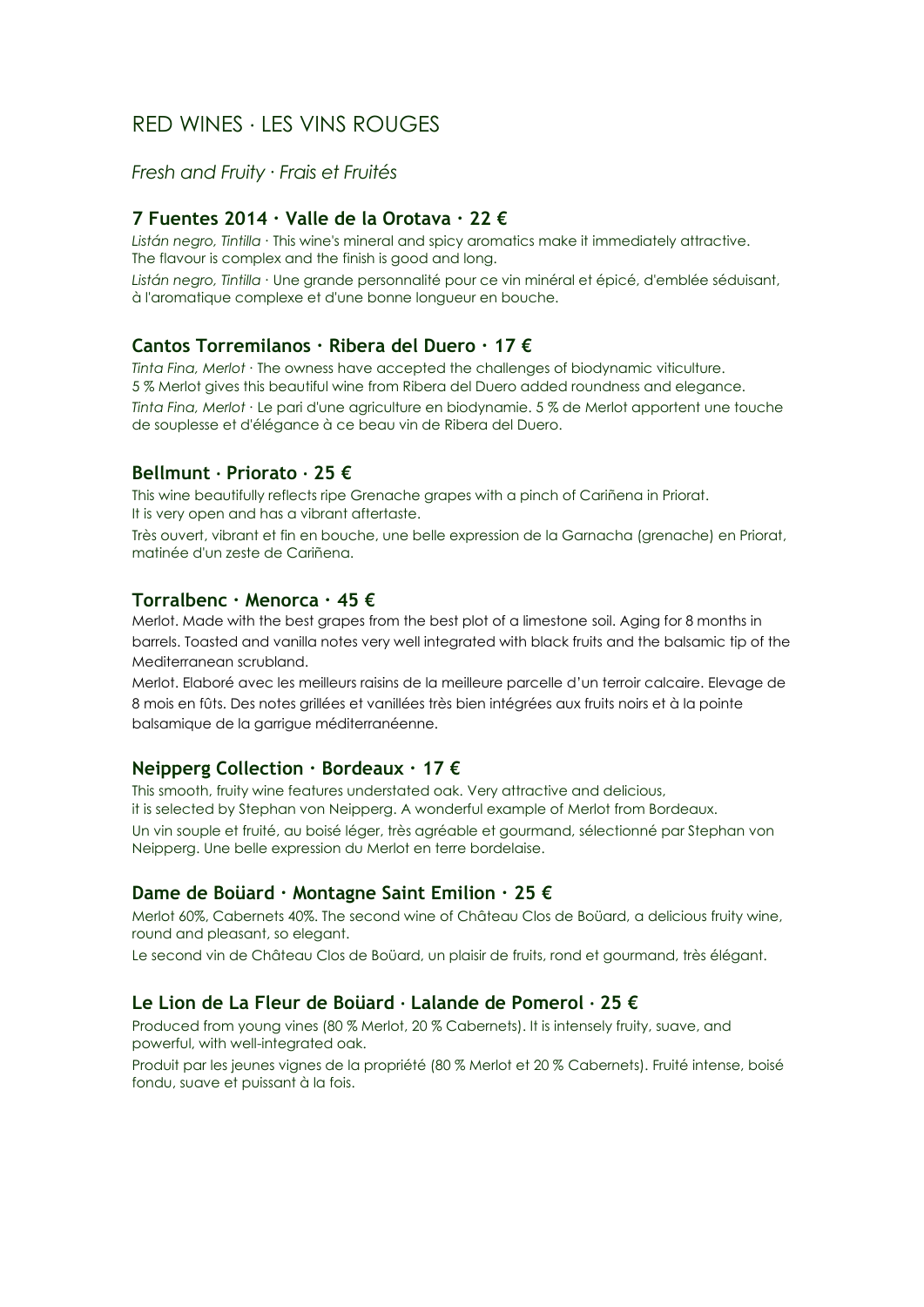#### *Round, medium bodied ∙ Ronds et Gourmands*

#### **Mas la Mola ∙ Priorato ∙ 45 €**

From 35-70 year old vineyards near Poboleda, close from the town of Escaladei. Jordi Masdeu makes less than 8,000 bottles of this wine with beautiful aromas of red fruit and a silky mouth. Des vignobles âgés de 35 à 70 ans à Poboleda, près du village d'Escaladei. Jordi Masdeu élabore moins de 8 000 bouteilles de ce vin aux beaux arômes de fruits rouges et à la bouche soyeuse.

#### **Malaspiedras ∙ Rioja ∙ 25 €**

*Tempranillo, Garnacha, Viura ∙* Vines over 80 years old near Lanciego produce a straightforward, traditional wine using non-interventionist winemaking practices.

*Tempranillo, Garnacha, Viura ∙* Des vignes de plus de 80 ans autour de Lanciego, une vinification minimaliste pour un vin droit, un vin de vigneron dans la tradition.

## **Bhilar David Sampedro ∙ Rioja ∙ 17 €**

*Tempranillo, Garnacha, Viura ∙* David Sampedro makes a wine at Elvillar (the Spanish name/Bilar is the Basque name) that shows excellent structure, tension, and elegance.

*Tempranillo, Garnacha, Viura ∙* David Sampedro nous apporte ici toute la saveur du village de Bilhar, un vin de belle structure, tendu et élégant.

#### **Ramón Bilbao Edición Limitada ∙ Rioja ∙ 22 €**

*Tempranillo ∙* A limited edition modern-style wine made from selected vats at this famous Rioja bodega.

*Tempranillo ∙* Une édition limitée, sélection des meilleures cuvées de cette fameuse bodega de la Rioja.

#### **Château Haut-Brisson 2014 ∙ Saint-Emilion Grand Cru ∙ 35 €**

A blend of Merlot (90%) and Cabernet Franc, this certifibly organic Saint-Emilion Grand Cru shows a deep red/violet color, aromas of stawberry jam, and very silky tannins. Irresistible…

Assemblage de Merlot (90%) et de Cabernet Franc, ce Saint-Emilion Grand Cru est certifié bio : une couleur profonde aux reflets violets, en bouche une sensation de confiture de fraises, et des tannins très soyeux. Une gourmandise.

#### **Clos Marsalette 2014 ∙ Pessac-Léognan ∙ 35 €**

A beautiful balance between Cabernet Sauvignon and Merlot: smooth and supple, with an excellent finish featuring smoky nuances. Made by Stephan von Neipperg, a master of Right Bank Bordeaux.

Un bel équilibre de Cabernet Sauvignon et de Merlot, souple, suave, belle longueur et notes fumées en finale. Signé par Stephan von Neipperg, un maître de la Rive Droite à Bordeaux.

#### **Cap de Faugères 2014 ∙ Castillon, Côtes de Bordeaux ∙ 20 €**

A successful wine from Vignobles Silvio Denz made mostly (85 %) with Merlot. It is fruity, round, and full-bodied with a silky texture and a fresh, mineral aftertaste.

Une réussite des Vignobles Silvio Denz, un vin de Merlot (85 %) ample et fruité, rond et soyeux en bouche, frais et minéral.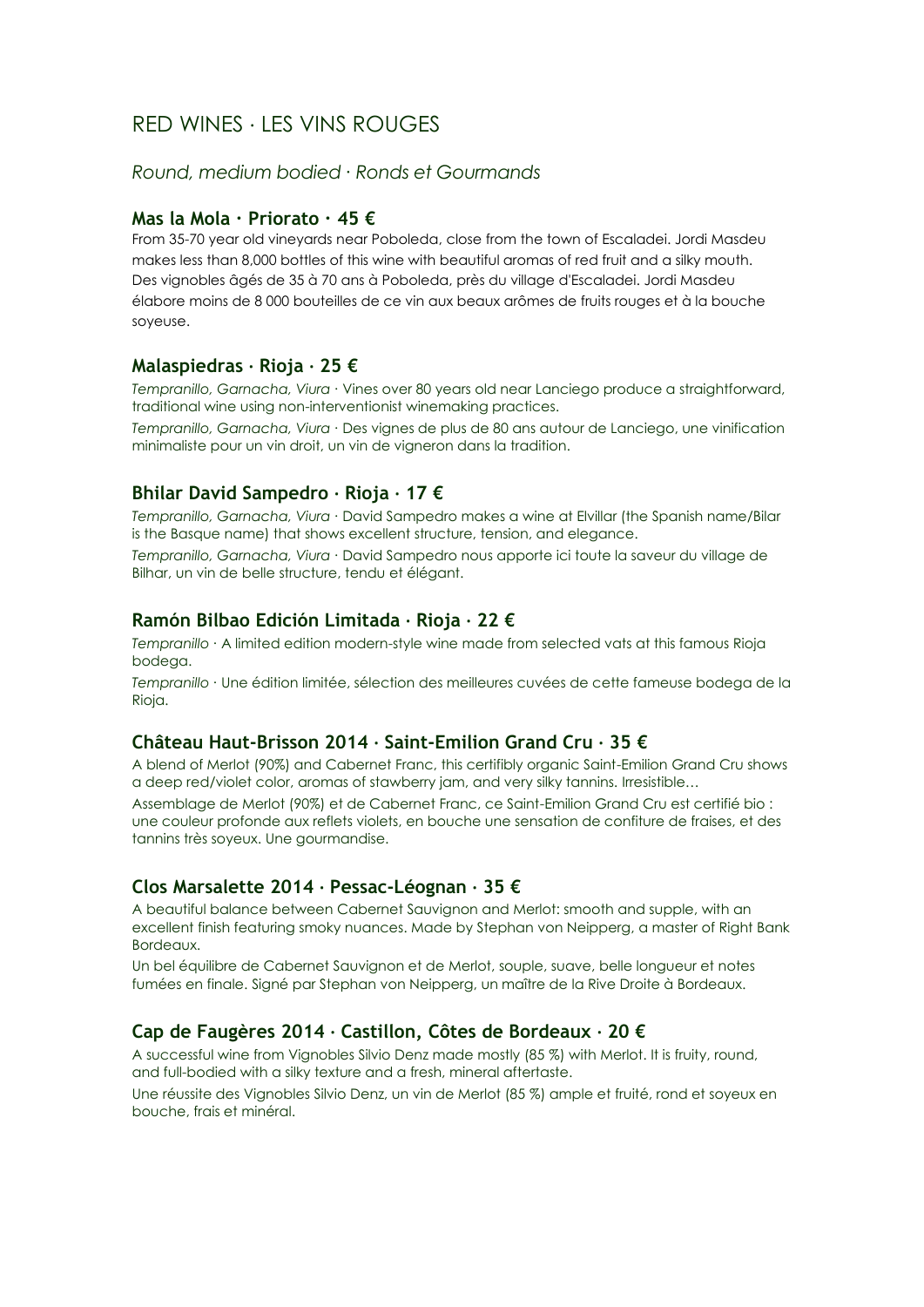### *Rich and Full Bodied ∙ Puissants et Racés*

## **Cruz de Alba ∙ Ribera del Duero ∙ 29 €**

*Tinta fina ∙* The vines are grown according to biodynamic principles and made as naturally as possible in both the vineyard and cellar. A fruity wine with good structure and perfect balance. *Tinta fina ∙* Dans la tradition des principes de la biodynamie, pour une intervention a minima dans lesvignes comme au chai. Un vin de fruit, de bonne structure et parfait équilibre.

#### **Torremilanos Reserva Especial ∙ Ribera del Duero ∙ 50 €**

Tempranillo ∙ La famille Peñalba López nous présente un vin avec 20 mois de vieillissement, avec un arôme pénétrant et une grande complexité (cacao, épices, fleurs et fruits rouges). Idéal pour une large gamme de viandes.

Tempranillo ∙ The Peñalba López family presents us a wine with 20 months of aging, with a penetrating aroma and great complexity (cocoa, spices, flowers and red fruits). Ideal for a wide variety of meats.

#### **Finca el Terrerazo ∙ Mustiguillo ∙ 45 €**

Made from vines that grow at an altitude of 850 metres in a Mediterranean climate with continental influences, this wine wonderfully expresses the Bobal variety, with great aromatics. Né à 850 mètres d'altitude, dans un climat méditerranéen aux influences continentales, ce vin est la plus belle expression du cépage Bobal, d'une grande richesse aromatique.

## **Gago ∙ Toro ∙ 35 €**

Old goblet-pruned vines on deep gravel soil. Fermented in concrete vats and aged in foudres (large casks), this is an exemplary Tinto Fino from Toro.

De vieilles vignes en gobelets, sur des sols de graves profondes. Fermentation en cuves béton, élevage en foudres, le tinto fino de Toro dans sa meilleure expression.

#### **Remelluri 2012 ∙ Rioja ∙ 33 €**

*Tempranillo, Graciano, Garnacha, Viura, Malvasía ∙* A magic vineyard near Toloño. The grapes are grown organically using the most quality-oriented methods. An unquestionably attractive wine.

*Tempranillo, Graciano, Garnacha, Viura, Malvasía ∙* Un vignoble magique des environs de Toloño, cultivé en bio dans le respect des meilleures pratiques. Une évidence, un vin plaisir.

#### **Lanzaga C.V. de Telmo Rodriguez ∙ Rioja ∙ 35 €**

*Tempranillo, Graciano, Garnacha ∙* Telmo Rodriguez has succeeded here in combining the balance and elegance of the finest Riojas.

*Tempranillo, Graciano, Garnacha ∙* Telmo Rodriguez réussit avec ce vin la synthèse d'équilibre et d'élégance des meilleurs crus de la Rioja.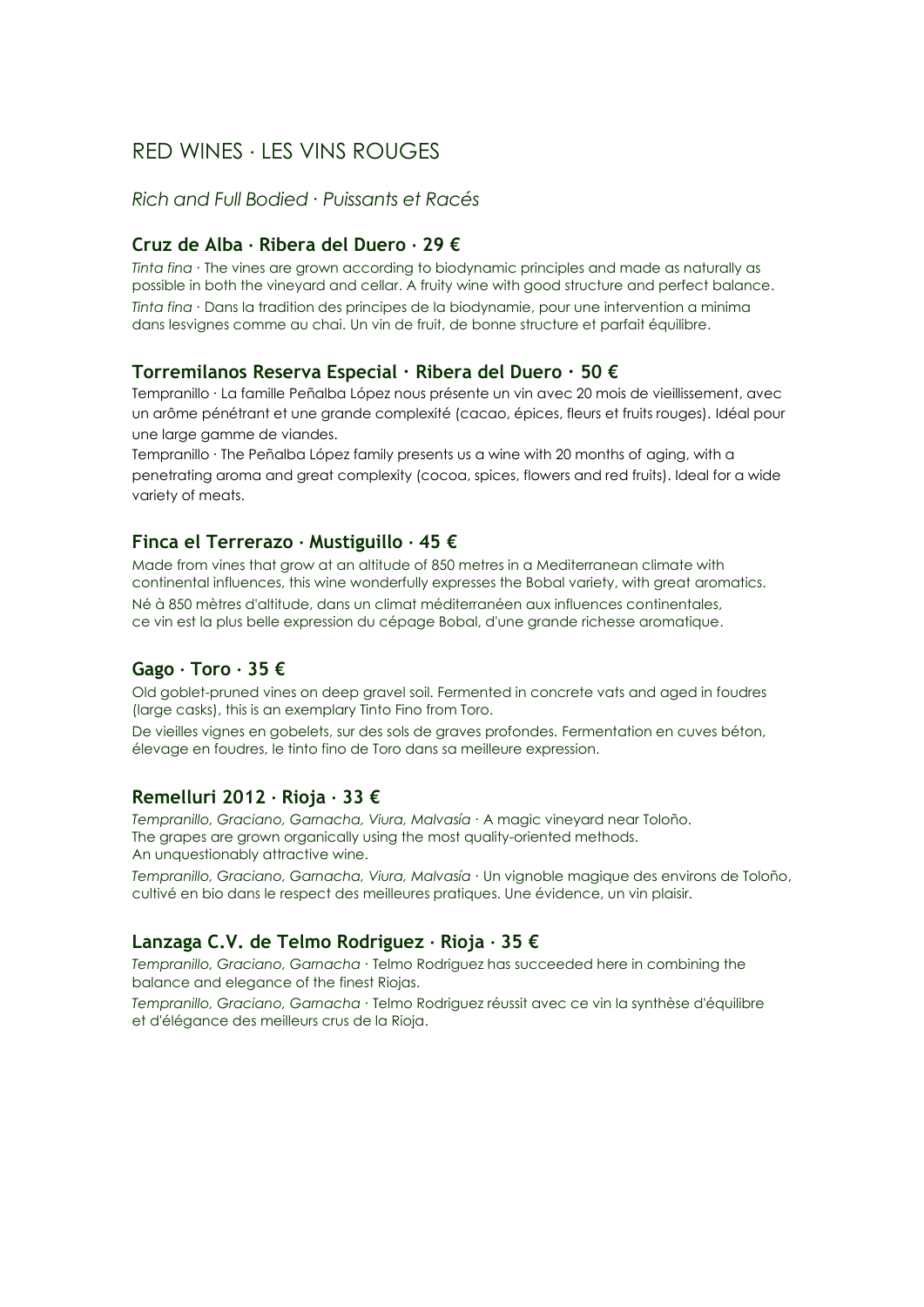*Rich and Full Bodied ∙ Puissants et Racés*

#### **Viña Coqueta Remirez Ganuza 2009 ∙ Rioja ∙ 55 €**

*Tempranillo, Graciano ∙* Made from a rare plot near Samaniego , "La Coqueta", that always ripens perfectly.

*Tempranillo, Graciano ∙* Des raisins provenant d'une parcelle rare au pied de Samaniego , "La Coqueta", qui par son orientation les conduit toujours à une parfaite maturité.

#### **Abel Mendoza Graciano grano a grano 2016 ∙ Rioja ∙ 60 €**

*Graciano ∙* Abel Mendoza has more success with this Rioja grape variety than anyone else. This powerful wine shows ripe fruit, but is also very elegant, with balsamic nuances.

*Graciano ∙* Abel Mendoza travaille comme personne ce cépage de la Rioja. Un vin puissant, aux notes de fruits mûrs, mais aussi très élégant avec ses nuances balsamiques.

## **Clos des Poètes 2010 ∙ Languedoc, Grès de Montpellier ∙ 30 €**

This wine is the expression of Mourvèdre grapes grown on limestone soil 300 metres above the Mediterranean in a great year. It is full-bodied and fresh with bright cherry and chocolate aromas.

L'expression du mourvèdre sur un terroir calcaire, 300 mètres au-dessus de la Méditerranée, dans un grand millésime : un vin ample, frais, et des arômes éclatants de cerise et de chocolat.

#### **Clos de la Plénitude 2009 ∙ Languedoc, Grès de Montpellier ∙ 25 €**

Displaying rare balance and freshness, this Grenache-based wine is very aromatic, with red fruit and spicy overtones. A beautiful vintage that is ready to drink.

D'une fraicheur rare et très équilibré, ce vin de grenache est très aromatique, fruits rouges, pain d'épices. Un beau millésime prêt à boire.

#### **Château Soleil 2012 ∙ Puisseguin-Saint-Emilion ∙ 35 €**

*Merlot, Cabernets ∙* Made from vines over thirty years old which grow on clay-limestone soil. Château Soleil has not only the power and structure of the finest wines of Saint-Emilion, but also the balance and finesse.

*Merlot, Cabernets ∙* Provenant de vignes de plus de 30 ans sur le plateau calcaire de Puisseguin, ce vin a la structure et la puissance, l'équilibre et la finesse des meilleurs crus de Saint-Emilion.

## **Château d'Aiguilhe 2007 ∙ Côtes de Bordeaux, Castillon ∙ 35 €**

*Merlot 80 %, Cabernet Franc 20 % ∙* Stephan von Neipperg has done great things with this claylimestone terroir. A wine that combines power and finesse in this vintage that is ready to drink. *Merlot 80 %, Cabernet Franc 20 % ∙* Un grand terroir argilo-calcaire magnifié par Stephan von Neipperg, un vin qui allie puissance et finesse, dans un millésime prêt à boire aujourd'hui.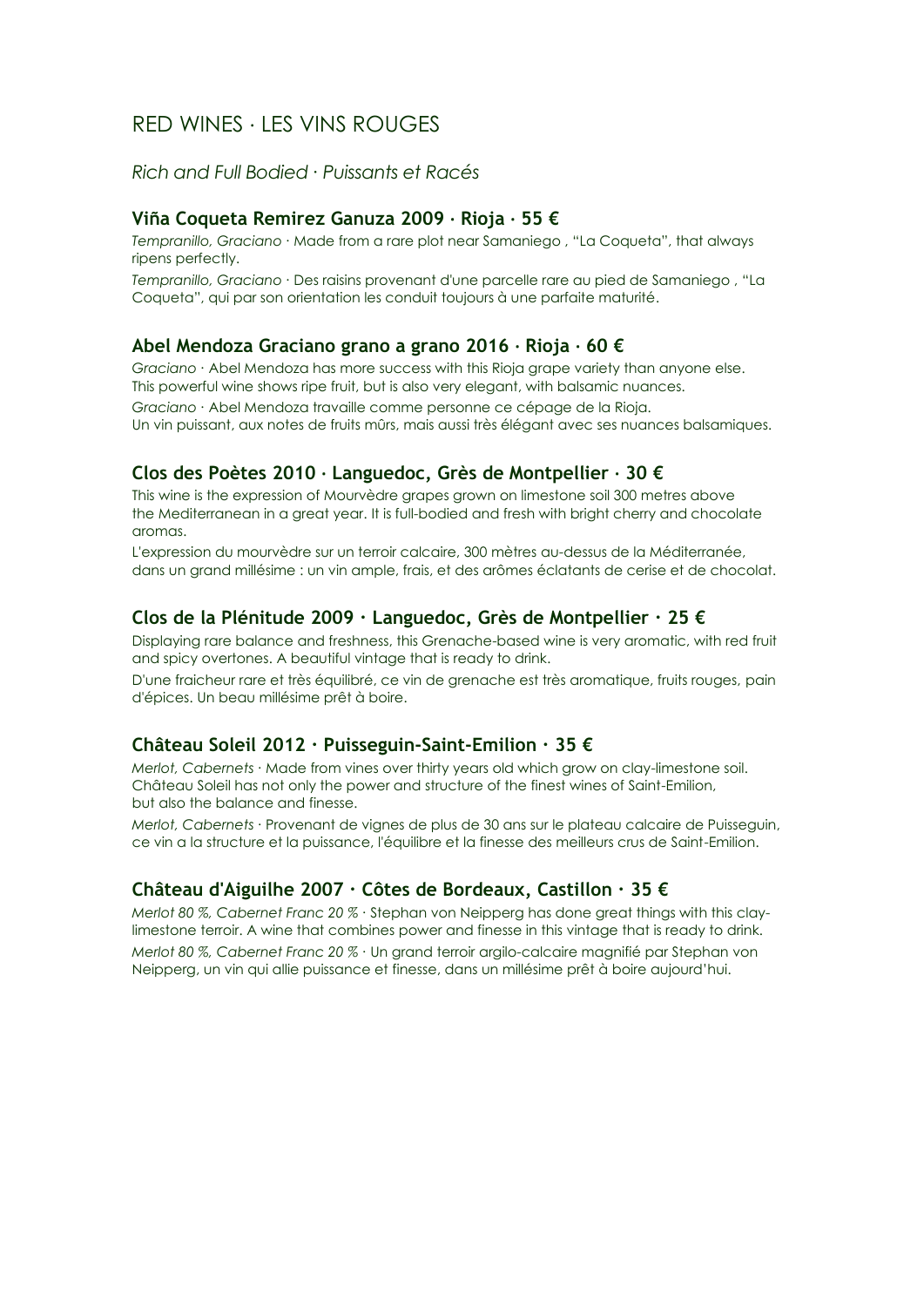## *Rich and Full Bodied ∙ Puissants et Racés*

## **Le Rival 2012 ∙ Lussac-Saint-Emilion ∙ 45 €**

Very ripe Merlot with silky tannin. A complex wine with a long aftertaset and outstanding minerality. A great wine from the Right Bank!

Des merlots bien murs, aux tannins soyeux, un vin aux arômes complexes, d'une grandeur longueur et d'une minéralité exceptionnelle. Un grand cru de la Rive Droite !

#### **Duluc de Branaire-Ducru 2012 ∙ Saint-Julien ∙ 40 €**

*Merlot 85 %, Cabernets ∙* The second wine of Château Branaire-Ducru, a classified growth. Hints of red fruit, spice, and cocoa. And outstandingly elegant wine.

*Merlot 85 %, Cabernets ∙* Second vin du Château Branaire-Ducru, Grand Cru Classé en 1855. Notes de fruits rouges, arômes d'épices et de cacao, une exception d'élégance et de finesse.

## **La Fleur de Boüard 2013 ∙ Lalande de Pomerol ∙ 49 €**

*Merlot 85 %, Cabernets ∙* Hubert de Boüard has succeeded in making the most of both technology and tradition to produce powerful, intense, spicy wine at La Fleur. A really fine bottle, a benchmark for the appellation.

*Merlot 85 %, Cabernets ∙* Hubert de Boüard a su allier à La Fleur technologie et tradition pour des vins puissants, intenses et épicés. Très belle bouteille, une référence dans l'appellation.

## **Clos de l'Oratoire 2014 ∙ Saint-Emilion Grand Cru ∙ 55 €**

*Merlot (90 %) Cabernets ∙* Grand Cru Classé belonging to Vignobles Neipperg. A silky, delicious wine with nuances of forest floor. Round and charming, as well as balanced and long. *Merlot (90 %) Cabernets ∙* Grand Cru Classé des vignobles Neipperg à Saint-Emilion, un vin soyeux

et gourmand, fruits des bois, saveur ronde et charmeuse, équilibré et long. Un régal.

#### **Château Fleur Cardinale 2009 ∙ Saint-Emilion Grand Cru ∙ 80 €**

*Merlot (70 %) Cabernets ∙* A Grand Cru Classé in a feminine style. First-class, silky tannin and altogether charming. Deep colour and a nose or bouquet of flowers and ripe fruit. A combination of power and elegance.

*Merlot (70 %) Cabernets ∙* Grand Cru Classé au style féminin, il charme par ses tannins nobles et soyeux. Robe profonde, fruits mûrs, notes florales, une synthèse de puissance et d'élégance.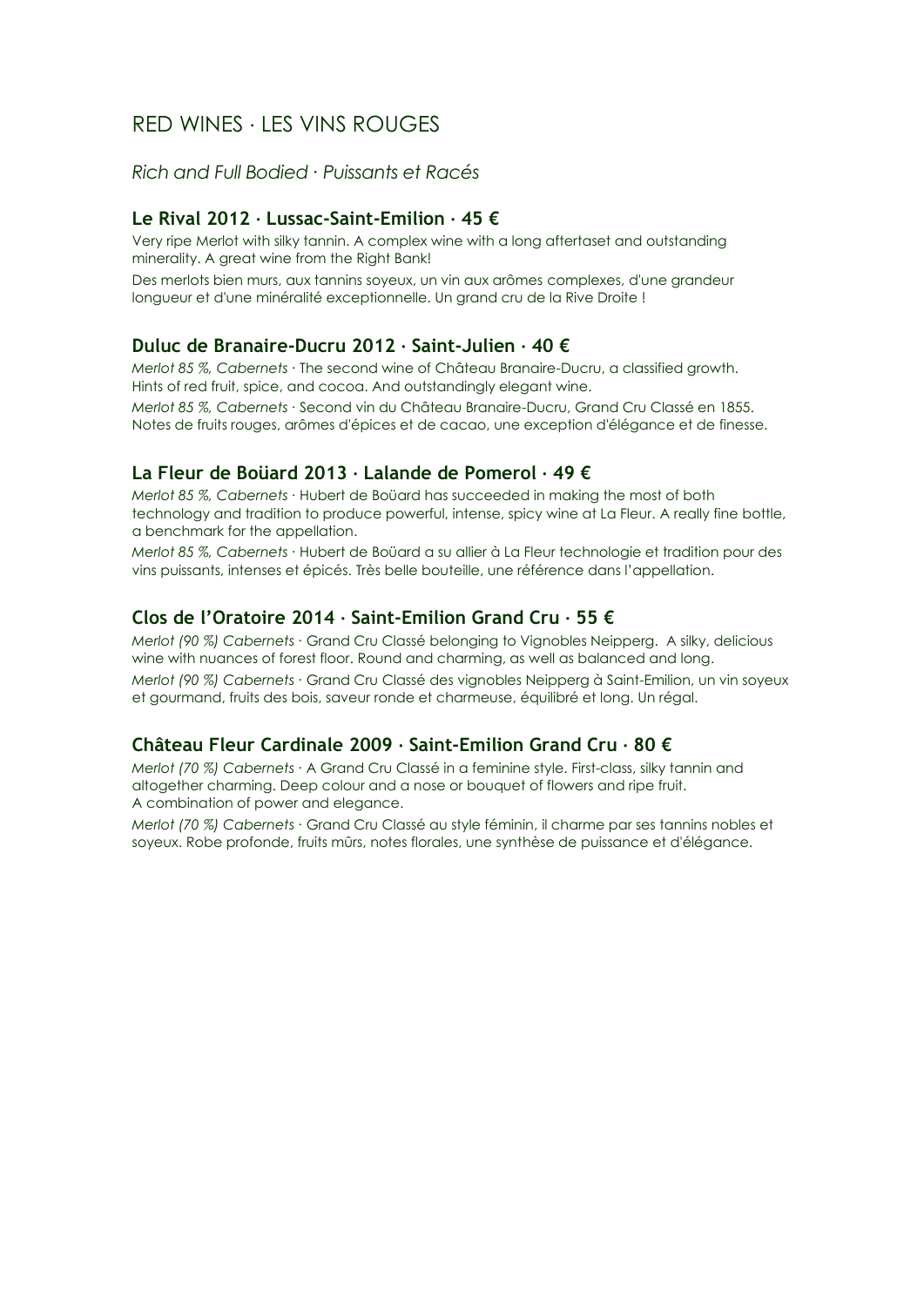*Rich and Full Bodied ∙ Puissants et Racés*

## **… VEGA SICILIA …**

## **Pintia 2015 ∙ Toro ∙ 60 €**

Old vineyards of gobelet vines in deep gravel soils. It ferments in cement vats with a subsequent aging in wooden vats, a very fine red from Toro.

Vieilles vignes en gobelet dans des sols de graves profondes. Fermentation en cuves en ciment avec un vieillissement ultérieur en foudres, un très beau rouge de Toro.

#### **Valbuena 2013 ∙ Ribera del Duero ∙ 125 €**

*Tinta fina, Merlot ∙* For many people, this represents the best value for money among the wines of Vega Sicilia. Aged for 5 years, it can be enjoyed immediately or else aged further in bottle. *Tinta fina, Merlot ∙* Pour beaucoup le meilleur rapport qualité prix de tous les grands crus de Vega Sicilia. Elevé 5 ans en cave, pour être prêt à boire, ou à garder encore.

#### **Alion 2016 ∙ Ribera del Duero ∙ 80 €**

100% Tinto Fino (Tempranillo), a powerful, complex and intense wine, but with a pleasant freshness. Aromas of black fruit and very silky tannins. Elegance and class, a great success for the Álvarez family, owner of Vega Sicilia.

100% Tinto Fino (Tempranillo), un vin puissant, complexe et intense, mais avec une agréable fraîcheur. Arômes de fruits noirs et tanins très soyeux. Élégance et classe, un grand succès pour la famille Álvarez, propriétaire de Vega Sicilia.

## **Macan Classico 2016∙ Rioja ∙ 50 €**

100% Tempranillo. A modern Rioja produced by Benjamin de Rothschild and Vega Sicilia in San Vincente de la Sonsierra. Second wine of the property, this Classic is explosive, round and pleasant, marked by aromas of red fruits and discreet and subtle notes of wood. 100% Tempranillo. Un Rioja moderne réalisé par Benjamin de Rothschild et Vega Sicilia à San

Vincente de la Sonsierra. Second vin de la propriété, ce Classique est explosif, rond et plaisant, marqué par des arômes de fruits rouges et des notes discrètes et subtiles de bois.

## **Macan 2015 ∙ Rioja ∙ 70 €**

100% Tempranillo. The first wine from this Rothschild-Vega Sicilia co-ownership, Macan is a Rioja wine raised as a great Bordeaux. A slightly smoky nose, a powerful material, well ripe tannins, a high class wine.

100% Tempranillo. Premier vin de cette copropriété Rothschild-Vega Sicilia, Macan est un vin de Rioja élevé comme un grand Bordeaux. Un nez légèrement fumé, une matière puissante, des tanins bien mûrs, un vin de grande classe.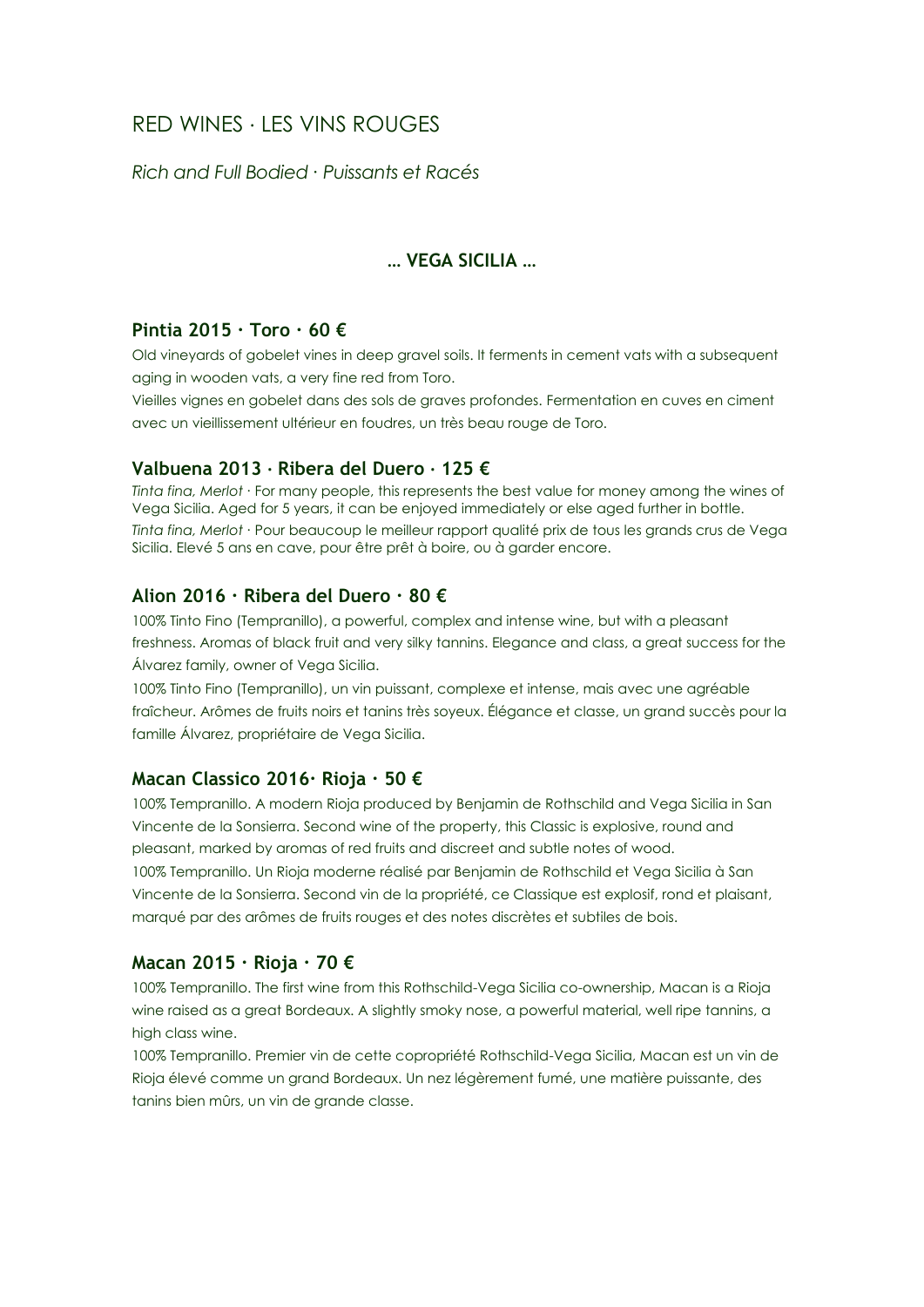## MAHASTI PRIVATE CELLAR ∙ LA GRANDE CAVE DE MAHASTI

#### *Margaux*

**Château Lascombes 2003 ∙ Grand Cru Classé 1855 ∙ 115 € Château du Tertre 2002 ∙ Grand Cru Classé 1855 ∙ 45 € Château du Tertre 2003 ∙ Grand Cru Classé 1855 ∙ 55 €**

#### *Saint-Julien*

**Château Branaire Ducru 2002 ∙ Grand Cru Classé 1855 ∙ 70 € Château Lagrange 2003 ∙ Grand Cru Classé 1855 ∙ 70 € Château Lagrange 2004 ∙ Grand Cru Classé 1855 ∙ 60 € Château Lagrange 2005 ∙ Grand Cru Classé 1855 ∙ 110 € Château Lagrange 2010 ∙ Grand Cru Classé 1855 ∙ 100 € Château Léoville Poyferré 2004 ∙ Grand Cru Classé 1855 ∙ 120 €**

## *Pauillac*

**Château d'Armailhac 2005 ∙ Grand Cru Classé 1855 ∙ 95 € Château Haut Bages Libéral 2002 ∙ Grand Cru Classé 1855 ∙ 65 € Château Lynch-Bages 2005 ∙ Grand Cru Classé 1855 ∙ 225 € Château Lynch-Bages 1982 ∙ Grand Cru Classé 1855 ∙ 390 € Château Mouton Rothschild 2002 ∙ 1 er Grand Cru Classé 1855 ∙ 530 € Château Pichon L.Comtesse de Lalande 2004 ∙ Grand Cru Classé 1855 ∙ 140 € Château Pontet Canet 2002 ∙ Grand Cru Classé 1855 ∙ 95 €**

## *Saint-Estèphe*

**Château Cos d'Estournel 2004 ∙ Grand Cru Classé 1855 ∙ 180 € Château Cos d'Estournel 2003 ∙ Grand Cru Classé 1855 ∙ 255 € Les Pagodes de Cos 2009 ∙ 90 € Château Phélan-Ségur 2010 ∙ 60 €**

#### *Pessac-Léognan*

**Domaine de Chevalier Rouge 2004 ∙ Cru Classé de Graves ∙ 90 € Château La Mission Haut Brion Rouge 2002 ∙ Cru Classé de Graves ∙ 270 €**

#### *Bordeaux Rive Droite*

**Château d'Aiguilhe 2004 ∙ Castillon Côtes de Bordeaux ∙ 40 € Château d'Aiguilhe 2009 ∙ Castillon Côtes de Bordeaux ∙ 45 € Le Plus de La Fleur de Boüard 2006 ∙ Lalande de Pomerol ∙ 130 € La Fleur de Boüard 2009 ∙ Lalande de Pomerol ∙ 55 €**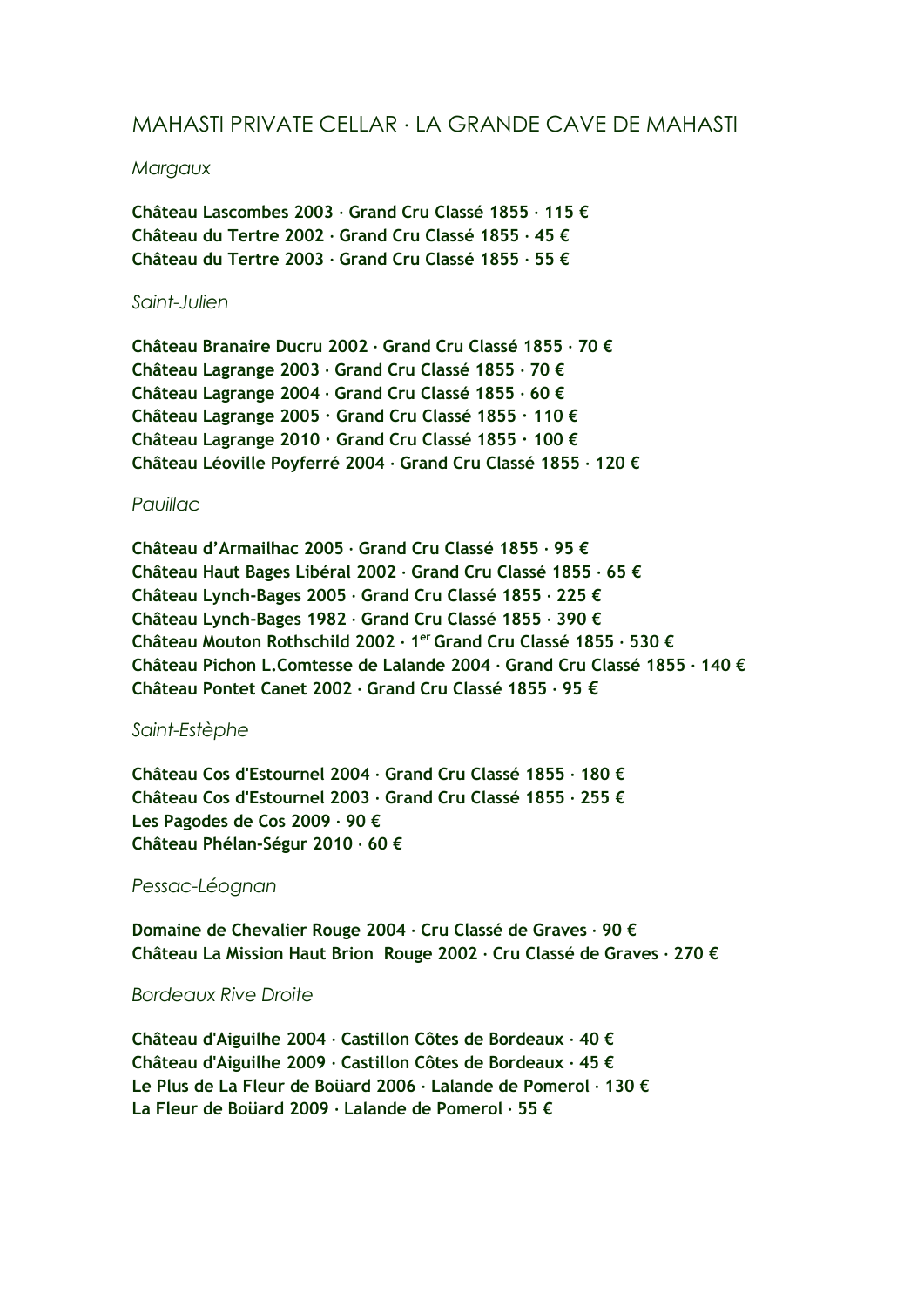## MAHASTI PRIVATE CELLAR ∙ LA GRANDE CAVE DE MAHASTI

## *Saint-Emilion Grand Cru*

**Château Angélus 1988 ∙ 1 er Grand Cru Classé A ∙ 425 € Château Angélus 2004 ∙ 1 er Grand Cru Classé A ∙ 350 € Château Beau Séjour Bécot 2002 ∙ 1 er Grand Cru Classé B ∙ 75 € Château Canon la Gaffelière 1999 ∙ 1 er Grand Cru Classé B ∙ 135 € Château Canon la Gaffelière 2003 ∙ 1 er Grand Cru Classé B ∙ 110 € Château Canon la Gaffelière 2004 ∙ 1 er Grand Cru Classé B ∙ 120 € Clos Fourtet 2002 ∙ 1 er Grand Cru Classé B ∙ 130 € La Mondotte 1996 ∙ 1 er Grand Cru Classé B ∙ 340 € La Mondotte 2004 ∙ 1 er Grand Cru Classé B ∙ 235 € Clos de l'Oratoire 2008 ∙ Grand Cru Classé ∙ 60 € Château Bellefont-Belcier 2011 ∙ Grand Cru Classé ∙ 95 € Château Péby-Faugères 2008 ∙ Grand Cru Classé ∙ 120 €**

**MAGNUM (1.5L) Château Faugères 2012 ∙ Grand Cru Clasificado ∙ 95 € DOUBLE MAGNUM (3L) Château Tour Saint-Christophe 2012 ∙ Grand Cru ∙ 190 €**

*Sauternes*

**Château d'Yquem 1999 ∙ 1 er Cru Supérieur 1855 ∙ 300 €**

*South Africa – Afrique du Sud*

**Vin de Constance (50cl) ∙ 2011 ∙ Klein Constantia ∙ 100 €**

*Vega Sicilia*

**UNICO ∙ 2009 ∙ 395 €**

*Bodegas Remirez de Ganuza*

**Trasnocho ∙ 2011 ∙ 95 € MAGNUM (1.5L) Fincas de Ganuza Reserva ∙ 2011 ∙ 95 €**

*Champagne*

**Krug Grande Cuvée ∙ 210 € Cristal Roederer 2009 ∙ 230 € Selosse ∙ 150 €**